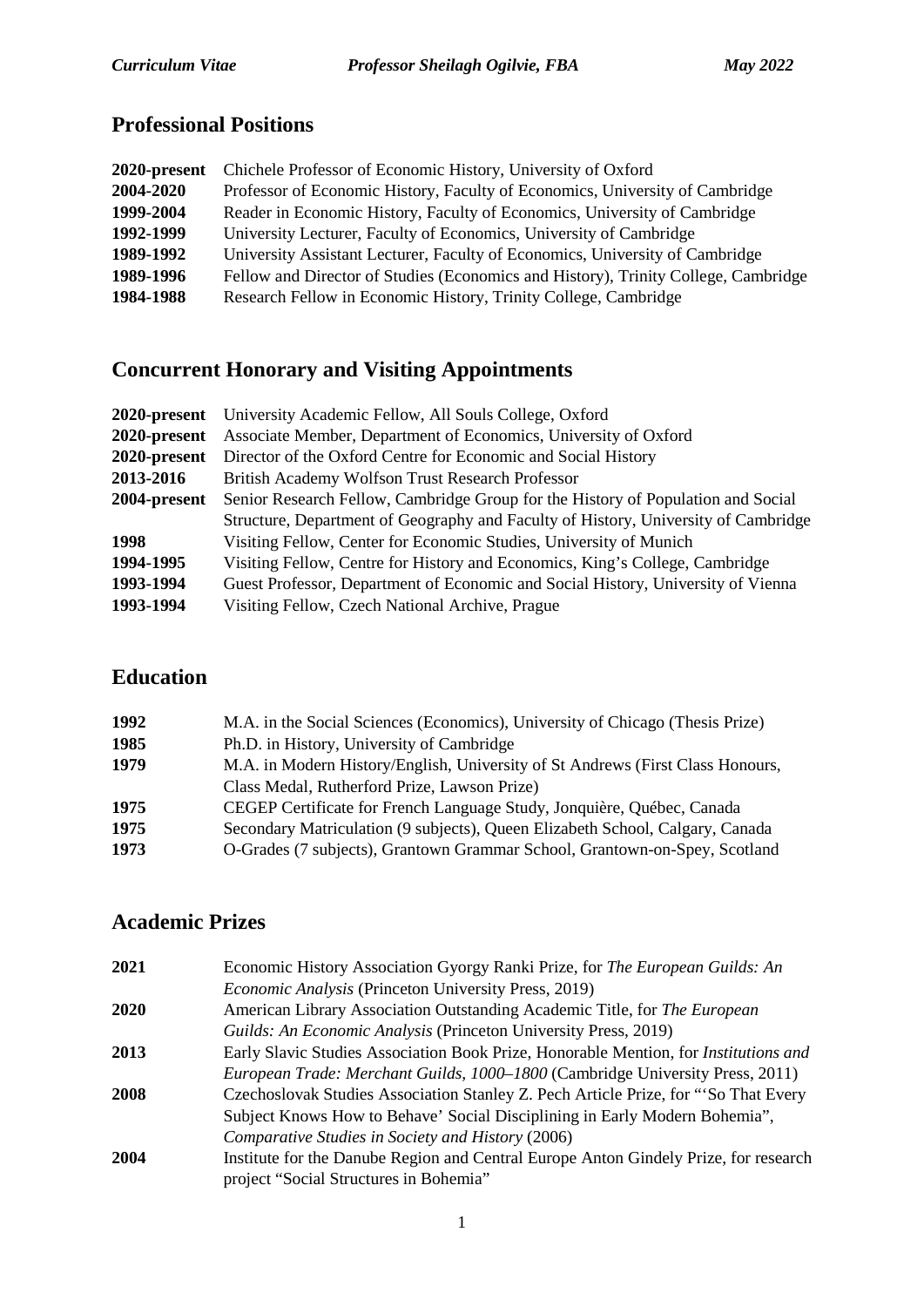| 2004 | International Conference of Labour and Social History René Kuczynski Book Prize |
|------|---------------------------------------------------------------------------------|
|      | for A Bitter Living (Oxford University Press, 2003)                             |
| 1999 | Economic History Association Gyorgy Ranki Prize, for State Corporatism and      |
|      | <i>Proto-Industry</i> (Cambridge University Press, 1997)                        |

## **Elections to Academies and Networks**

| 2021 | Fellow of the Academy of Social Sciences                                      |
|------|-------------------------------------------------------------------------------|
| 2018 | Fellow of the Centre for Economic Policy Research (CEPR)                      |
| 2004 | Fellow of the British Academy                                                 |
| 2003 | Fellow of the Collegium Carolinum for the Study of the Czech and Slovak Lands |
| 1999 | Fellow of the CESifo Economic Research Network                                |
|      |                                                                               |

# **Conferences & Symposia in Honour of Books and Projects**

| <b>Dec 2019</b> | Masterclass on <i>The European Guilds</i> (Princeton, 2019), University of Amsterdam    |
|-----------------|-----------------------------------------------------------------------------------------|
| <b>Jan 2019</b> | Colloquium on <i>The European Guilds</i> (Princeton, 2019), University of Frankfurt     |
| <b>Jan 2013</b> | Conference on <i>Institutions and European Trade</i> (Cambridge, 2011), Sorbonne, Paris |
| <b>Sep 2012</b> | Conference on ESRC Research Project, <i>Human Well-Being and the 'Industrious</i>       |
|                 | <i>Revolution'</i> , Tübingen and Stuttgart, Germany                                    |
| <b>May 2004</b> | Conference on A Bitter Living (Oxford, 2003), Universities of Uppsala and               |
|                 | Stockholm, Sweden                                                                       |

## **Research Grants**

| 2013-2016 | British Academy Wolfson Trust Research Professorship: Human Capital and<br>Economic Outcomes in a European Developing Economy, c.1600-c.1900 $(\text{\pounds}250,000)$           |
|-----------|----------------------------------------------------------------------------------------------------------------------------------------------------------------------------------|
| 2012-2013 | Isaac Newton Trust: Consumption, Gender and Social Capital in a German                                                                                                           |
|           | Developing Economy $(f.46, 503)$                                                                                                                                                 |
| 2008-2012 | ESRC Major Research Grant: Human Well-Being and the 'Industrious Revolution':<br>Consumption, Gender and Social Capital in a German Developing Economy, 1600-<br>1900 (£888,944) |
| 2010-2011 | Isaac Newton Trust: Human Well-Being and the 'Industrious Revolution':                                                                                                           |
|           | Consumption, Gender and Social Capital in a German Developing Economy                                                                                                            |
|           | £27,916)                                                                                                                                                                         |
| 2010-2011 | British Academy Small Grant: Economic Structures in Early Modern Central Europe:                                                                                                 |
|           | The Czech Lands in the Seventeenth Century $(f7,846)$                                                                                                                            |
| 2010-2011 | Dame Elizabeth Hill Fund: The Czech Lands in the Seventeenth Century (£6,000)                                                                                                    |
| 2008-2010 | Leverhulme Major Research Fellowship: Social Capital and History (£145,080)                                                                                                      |
| 2005-2007 | Leverhulme Major Research Grant: Economy, Gender and Social Capital in the                                                                                                       |
|           | German Demographic Transition (£248,172)                                                                                                                                         |
| 2000-2004 | British Academy Research Readership: Social Structures in Bohemia, 1500-1700                                                                                                     |
| 1997-2000 | Volkswagen Foundation Project Grant: Soziale Strukturen im frühmodernen Böhmen                                                                                                   |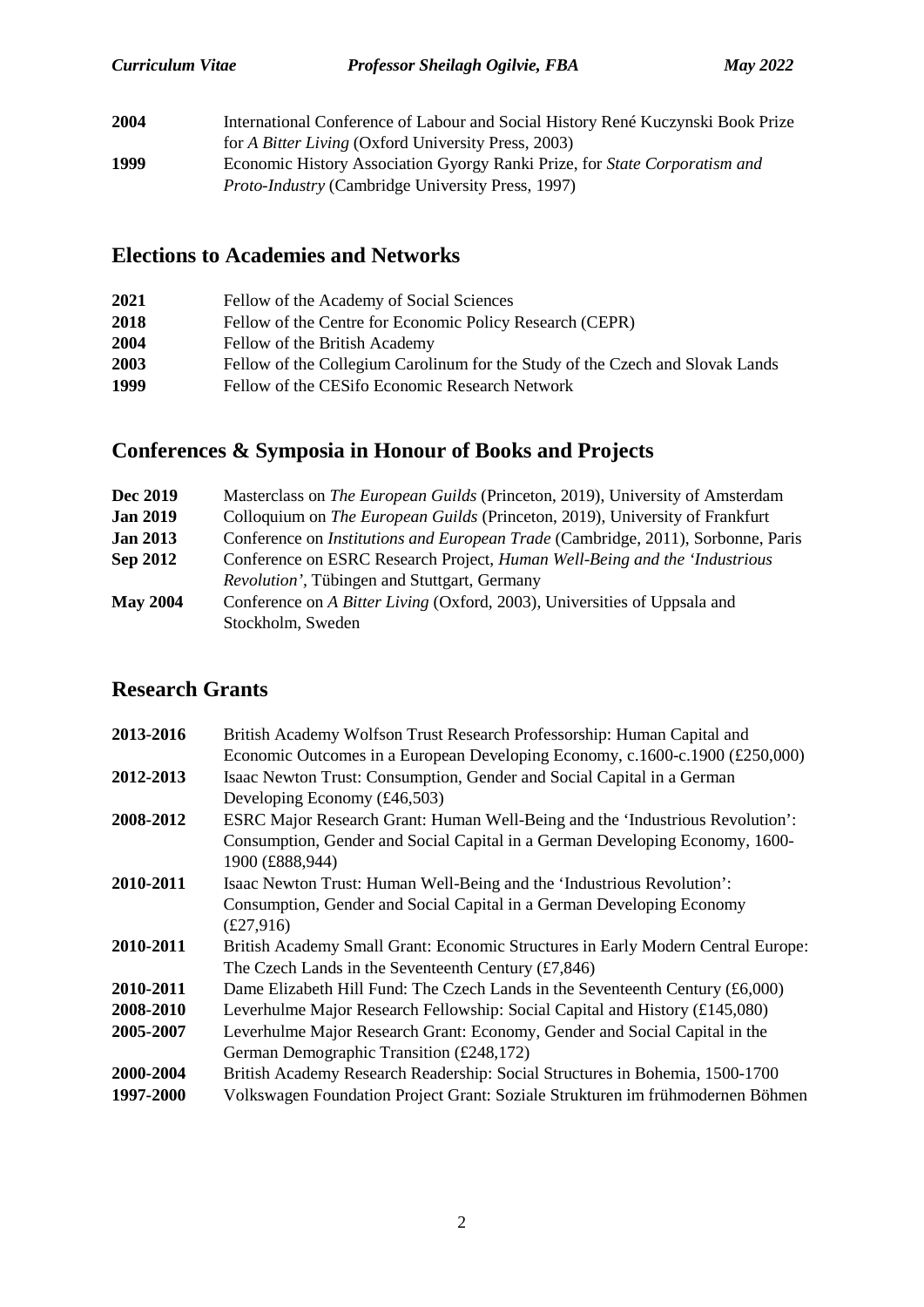# **Invited and Keynote Lectures**

| <b>May 2022</b> | Keynote Lecture, Ninth International Conference of the Research Group on Late  |
|-----------------|--------------------------------------------------------------------------------|
|                 | Medieval Economic History, Charles University, Prague, Czech Republic          |
| <b>Jan 2022</b> | Keynote Lecture, Souq Economics Conference, Dubai, UAE                         |
| <b>Nov 2021</b> | Prais Lecture, National Institute of Economic and Social Research, London      |
| <b>Nov 2019</b> | Public Lecture, Department of History, University of Amsterdam, Netherlands    |
| <b>Oct 2019</b> | Thought Experiment Lecture, Cabinet Office and HM Treasury, London, UK         |
| Sep 2019        | Keynote Lecture, WINIR Annual Conference, Lund, Sweden                         |
| <b>May 2019</b> | Keynote Lecture, Posthumus Institute Annual Conference, Ghent, Netherlands     |
| <b>May 2019</b> | Public Lecture, CSGS, King's College, London, UK                               |
| Apr 2019        | Keynote Lecture, CEPR Conference, Odense, Denmark                              |
| <b>Mar 2019</b> | Public Lecture, CAGE, Warwick, UK                                              |
| <b>Jan 2019</b> | Public Lecture, Max-Planck-Institute for Legal History, Frankfurt, Germany     |
| Sep 2017        | Keynote Lecture, Conference on the Making of Commercial Law, Helsinki, Finland |
| <b>Jul 2017</b> | Keynote Lecture, CAGE Summer School in Economic History Conference, Warwick    |
| <b>May 2017</b> | Keynote Lecture, Eastern European Economic History Conference, Bucharest       |
| Dec 2016        | Figuerola Annual Lecture in Economic History, Madrid, Spain                    |
| <b>Jan 2013</b> | "Un Livre, Un Lecteur" Lecture, Sorbonne, Paris, France                        |
| <b>Mar 2009</b> | Annual Lecture of the British, Czech, and Slovak Forum, Czech Embassy, London  |
| Apr 2006        | Tawney Lecture, Economic History Society Annual Conference, UK                 |
|                 |                                                                                |

# **Editorships and Editorial Boards**

|                     | <b>2022-present</b> Journal of Economic History (editorial board)                          |
|---------------------|--------------------------------------------------------------------------------------------|
|                     | <b>2017-present</b> Research in Economics (editorial board)                                |
|                     | 2003-present Editor, Bohemia: A Journal of History and Civilisation in East Central Europe |
|                     | 2009-present Historická Demografie (editorial board)                                       |
|                     | 2008-present Paginae historiae: Sborník Národního archivu (editorial board)                |
| 2004-present        | Studien zur Historischen Sozialwissenschaft (editorial board)                              |
| <b>2000-present</b> | Cambridge Studies in Economic History (editorial board)                                    |
| 2000-2014           | <i>Historical Journal</i> (editorial board)                                                |
| 1995-2005           | <i>Muse</i> (non-fiction magazine for children) (editorial board)                          |

# **Professional and Advisory Bodies**

| 2021-present Cape of Good Hope Panel Advisory Board, Stellenbosch University, South Africa       |
|--------------------------------------------------------------------------------------------------|
| <b>2021-present</b> Soug Economics Advisory Board, Dubai, UAE                                    |
| 2020-present WINIR Academic Advisory Board                                                       |
| 2019-present Czech Academy of Sciences, Institute of Ethnology, International Advisory Board     |
| <b>2018-present</b> Economic History Association Board of Trustees, USA                          |
| <b>2018-present</b> Network for History in the Humanities and Social Sciences Advisory Board, UK |
| <b>2014-present</b> CAGE Advisory Board, University of Warwick, UK                               |
| 2012-present Gender and Work Project Advisory Board, Uppsala, Sweden                             |
| <b>2009-present</b> Datini Institute Scientific Committee, Italy                                 |
| <b>2009-present</b> Forum for Czech and Slovak Studies in the UK, Steering Committee             |
| <b>1985-present</b> Economic History Association                                                 |
| <b>1985-present</b> German History Association                                                   |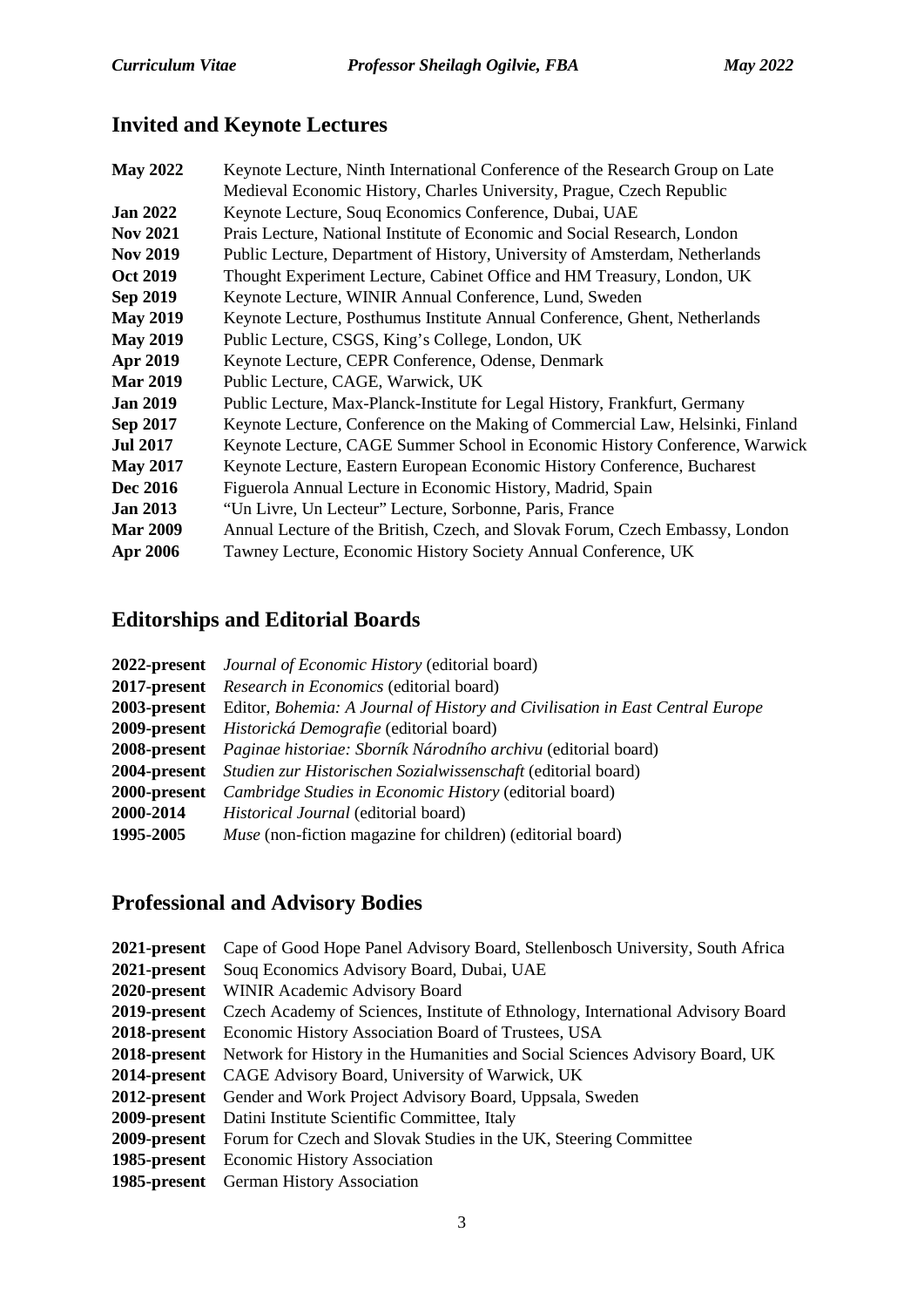#### **Refereeing and Electoral Boards**

**Journal refereeing:** *American Economic Review, Bohemia, Comparative Studies in Society and History, Continuity and Change, Economic History Review, Explorations in Economic History, European Review of Economic History, Historical Journal, Historická Demografie, Journal of Economic History, Journal of the European Economic Association, Journal of Political Economy, Journal of Social History*

**Book refereeing:** Cambridge University Press, Oxford University Press, Yale University Press, Campus Verlag

**Research grant refereeing:** European Science Foundation, Guggenheim Foundation, Princeton Institute for Advanced Study, Council for the Humanities of the Netherlands, Grant Awarding Body of the Czech Republic

**Electoral Boards:** Professorship of Economics and Chair of Faculty of Economics, University of Cambridge, 2019; Professorship of Economic and Social History, University of Oxford, 2016; Professorship of Economic History, University of Cambridge, 2015; Professorship of Empirical Macroeconomics, University of Cambridge, 2015; Montague Burton Professorship of Labour Economics, University of Cambridge, 2013

#### **University Honours at Postgraduate and Undergraduate Level**

| 1992   | Johnson Prize (best Divisional Master's Thesis, University of Chicago)           |
|--------|----------------------------------------------------------------------------------|
| 1986-7 | Hewlitt Committee on Demographic Training Fellowship, University of Chicago      |
| 1985-7 | Institute for Humane Studies Claude R. Lambe Fellowship, University of Chicago   |
| 1985-7 | University of Chicago Unendowed Full-Tuition Scholarship                         |
| 1984-8 | Trinity College Prize Research Fellowship, University of Cambridge               |
| 1983-4 | Institute for Humane Studies Claude R. Lambe Fellowship, University of Cambridge |
| 1980-3 | Trinity College External Research Studentship                                    |
| 1979   | Samuel Rutherford Prize (Outstanding First-Class Hons, University of St Andrews) |
| 1978-9 | Lawson Memorial Prize (Outstanding Honours Results, University of St Andrews)    |
| 1978-9 | Class Medal (Best Junior and Senior Honours Results, University of St Andrews)   |
| 1978-9 | Thomas Thow Scholarship, University of St Andrews                                |
| 1977   | Class Medal (Best Second-Year Results, University of St Andrews)                 |
| 1976-9 | Harkness Residential Exhibition, University of St Andrews                        |
| 1976   | Class Medal (Best First-Year Results, University of St Andrews)                  |
| 1975-6 | Lawson Memorial Prize (Outstanding First-Year Results, University of St Andrews) |

#### **Contact**

| Mail  | All Souls College, Oxford, OX1 4AL, United Kingdom                |
|-------|-------------------------------------------------------------------|
| Phone | $+44-(0)1865-279379$ (general enquiries)                          |
| Email | sheilagh.ogilvie@all-souls.ox.ac.uk                               |
| Web   | https://sheilaghogilvie.com/                                      |
|       | https://www.asc.ox.ac.uk/person/3498                              |
|       | https://www.economics.ox.ac.uk/associate-members/sheilagh-ogilvie |
|       | https://www.history.ox.ac.uk/people/professor-sheilagh-ogilvie    |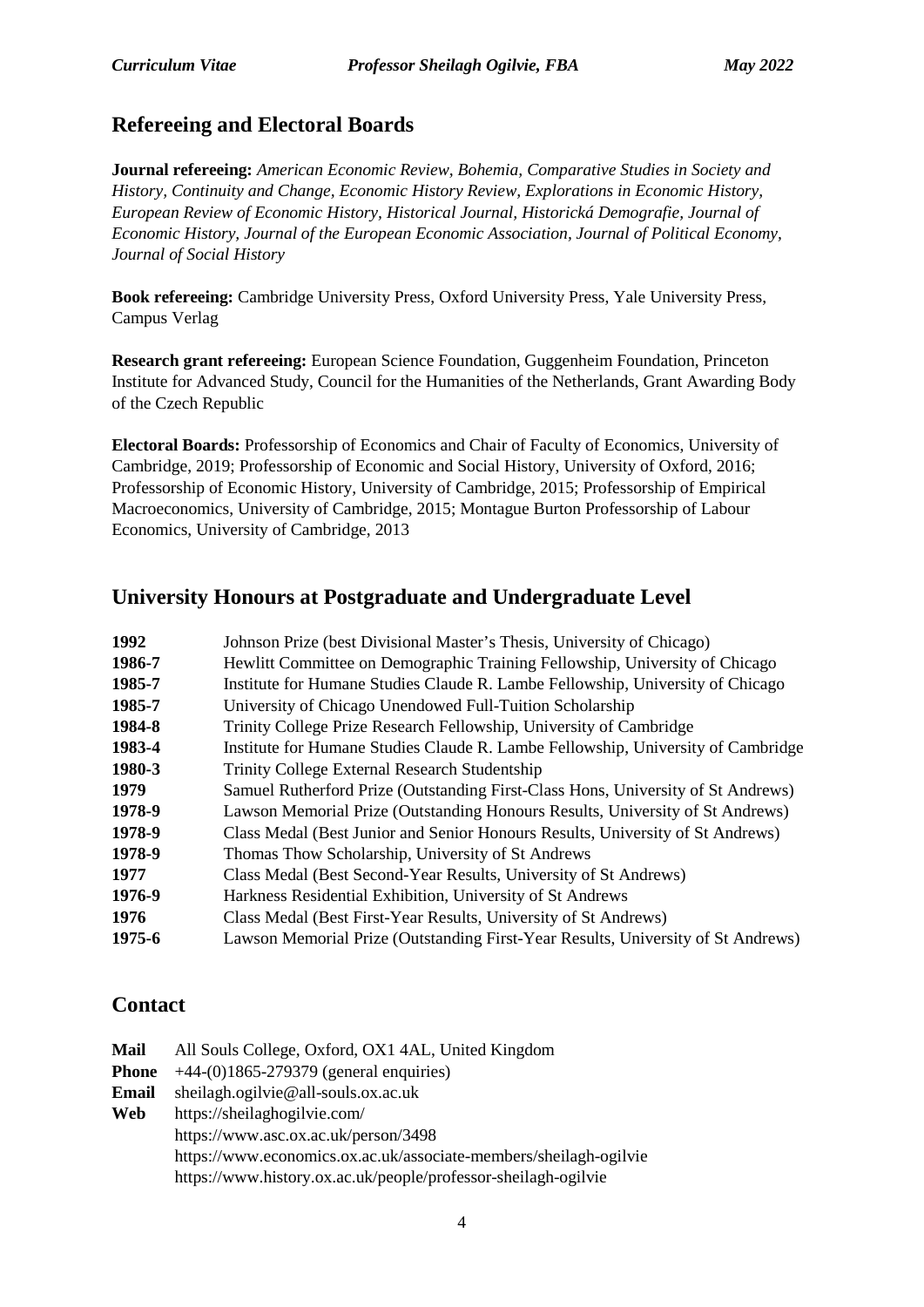#### **Publications**

#### **Authored Books**

M5. **2019**. *The European Guilds: An Economic Analysis* (Princeton, NJ: Princeton University Press) *[Choice Outstanding Academic Title of the Year 2020; Gyorgy Ranki Prize 2021]*

M4. **2011**. *Institutions and European Trade: Merchant Guilds, 1000-1800* (Cambridge: Cambridge University Press). *[Early Slavic Studies Association Prize, Honorable Mention 2013]*

M3. **2003**. *A Bitter Living: Women, Markets, and Social Capital in Early Modern Germany* (Oxford: Oxford University Press). *[René Kuczynski Prize 2004]*

M2. **1997**. *State Corporatism and Proto-Industry: The Württemberg Black Forest 1590-1797* (Cambridge: Cambridge University Press). *[Gyorgy Ranki Prize 1999]*

M1. **1979**. *The Park Buffalo: The History of the Conservation of the North American Bison* (Calgary: National and Provincial Parks Association of Canada).

#### **Edited Volumes**

E7. **2015.** *Revolution des Fleißes, Revolution des Konsums? Leben und Wirtschaften im ländlichen Württemberg von 1650-1800*. Ostfildern, Thorbecke Verlag. [edited with S. Hirbodian & R. J. Regnath].

E6. **2003**. *Germany: A New Social and Economic History*, Vol. III: *Since 1800* (London: Hodder Arnold) [volume editor, with R. Overy]. [Norwegian translation (2004) http://www.europashistorie.net/tyskfolk1800-1990-A.htm].

E5. **1996**. *Germany: A New Social and Economic History*, Vol. II: *1630-1800* (London: Hodder Arnold) [volume editor]. [Norwegian translation (2002) http://www.europashistorie.net/tyskbefolkning1630-1800.htm#begynnelsen].

E4. **1995/1996/2003.** *Germany: A New Social and Economic History, 1450-Present*, 3 vols. (London: Hodder Arnold) [series editor, with R. S. Scribner].

E3. **1996**. *European Proto-industrialization* (Cambridge: Cambridge University Press) [with M. Cerman].

E2. **1994**. *Protoindustrialisierung in Europa: Industrielle Produktion vor dem Fabrikszeitalter* (Vienna: Verlag für Gesellschaftskritik) [with M. Cerman].

E1. **1993**. *Proto-Industrialization in Europe* (Cambridge: Cambridge University Press).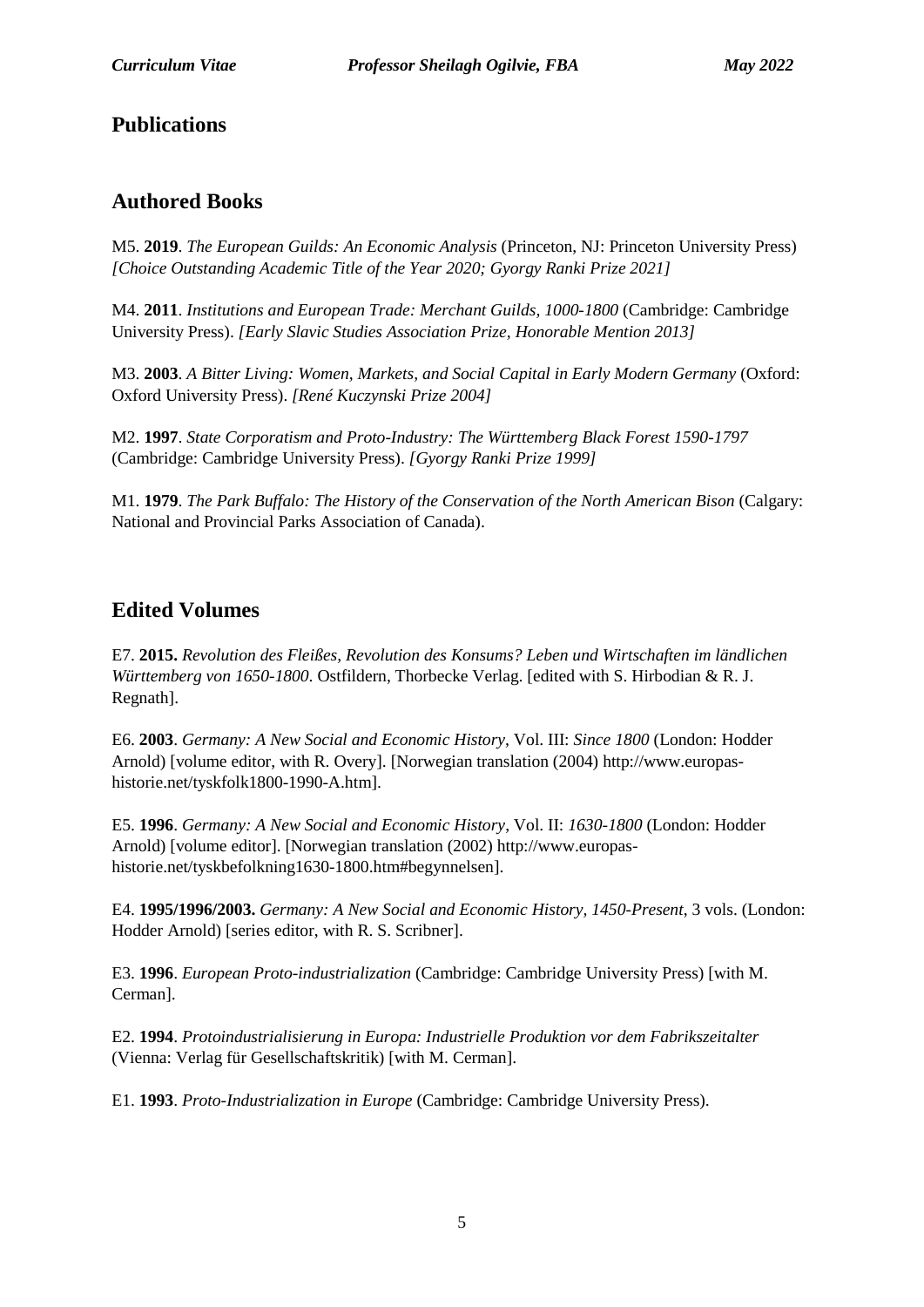### **Journal Articles**

A49. **2022 forthcoming.** 'State Capacity and Economic Growth: Cautionary Tales', *National Institute Economic Review*.

A48. **2022**. 'Economically Relevant Human Capital or Multi-Purpose Consumption Good? Book Ownership in Pre-Modern Württemberg.' *Explorations in Economic History* 83, 101418 [with J. Edwards and M. Küpker].

A47. **2021.** 'Did the Black Death Cause Economic Development by "Inventing" Fertility Restriction?', *Oxford Economic Papers* 73: 1-19 [with J. Edwards].

A46. **2021**. 'Thinking Carefully About Inclusiveness: Evidence from European Guilds', *Journal of Institutional Economics* 17(2): 185-200.

A45. **2019**. 'What Can We Learn from a Race With One Runner? A Comment on Foreman-Peck and Zhou, "Late Marriage as a Contributor to the Industrial Revolution in England"' *Economic History Review* 72(4): 1439-1446 [with J. Edwards].

A44. **2018**. 'Labour Scarcity and Labour Coercion: Serfdom in Bohemia.' *VoxEU*, 14 January 2018 [https://voxeu.org/article/labour-scarcity-and-labour-coercion-serfdom-bohemia] [with A. Klein].

A43. **2016.** 'Occupational Structure in the Czech Lands under the Second Serfdom.' *Economic History Review* 69(2): 493-521 [with A. Klein].

A42. **2016**. 'Institutions, Demography, and Economic Growth.' *Journal of Economic History* 76(1): 205-217 [with T. K. Dennison].

A41. **2015**. 'A nők és a házimunka anyagi kultúrája a kora újkori Württembergben: a wildbergi inventáriumok tanulságai [The Material Culture of Women and Household Work in Early Modern Württemberg: the Evidence from Wildberg Inventories]." *Korall - Társadalomtörténeti folyóirat / Korall - Journal of Social History* 16(60): 41-66 [with M. Küpker & J. Maegraith].

A40. **2015**. 'Medieval Champagne Fairs: Lessons for Development.' *VoxEU*, 23 December 2015 [http://www.voxeu.org/article/medieval-champagne-fairs-lessons-development].

A39. **2014.** 'The Economics of Guilds.' *The Journal of Economic Perspectives* 28(4): 169-192.

A38. **2014**. 'Does the European Marriage Pattern Explain Economic Growth?' *The Journal of Economic History* 74(3): 651-693 *(lead article)* [with T. K. Dennison].

A37. **2014**. 'A Two-Tiered Demographic System: "Insiders" and "Outsiders" in Three Swabian Communities, 1558-1914.' *The History of the Family* 19(1): 77-119 [with T. W. Guinnane].

A36. **2013**. 'Retail Development in the Consumer Revolution: the Netherlands, c. 1670 – c. 1815'. *Explorations in Economic History* 50:1, 69-87 [with D. van den Heuvel].

A35. **2012**. 'Frauen und die materielle Kultur der Hausarbeit im frühneuzeitlichen Württemberg. Ergebnisse aus wildberger Inventaren, *Zeitschrift für württembergische Landesgeschichte*, 70, 229- 254 [with M. Küpker & J. Maegraith].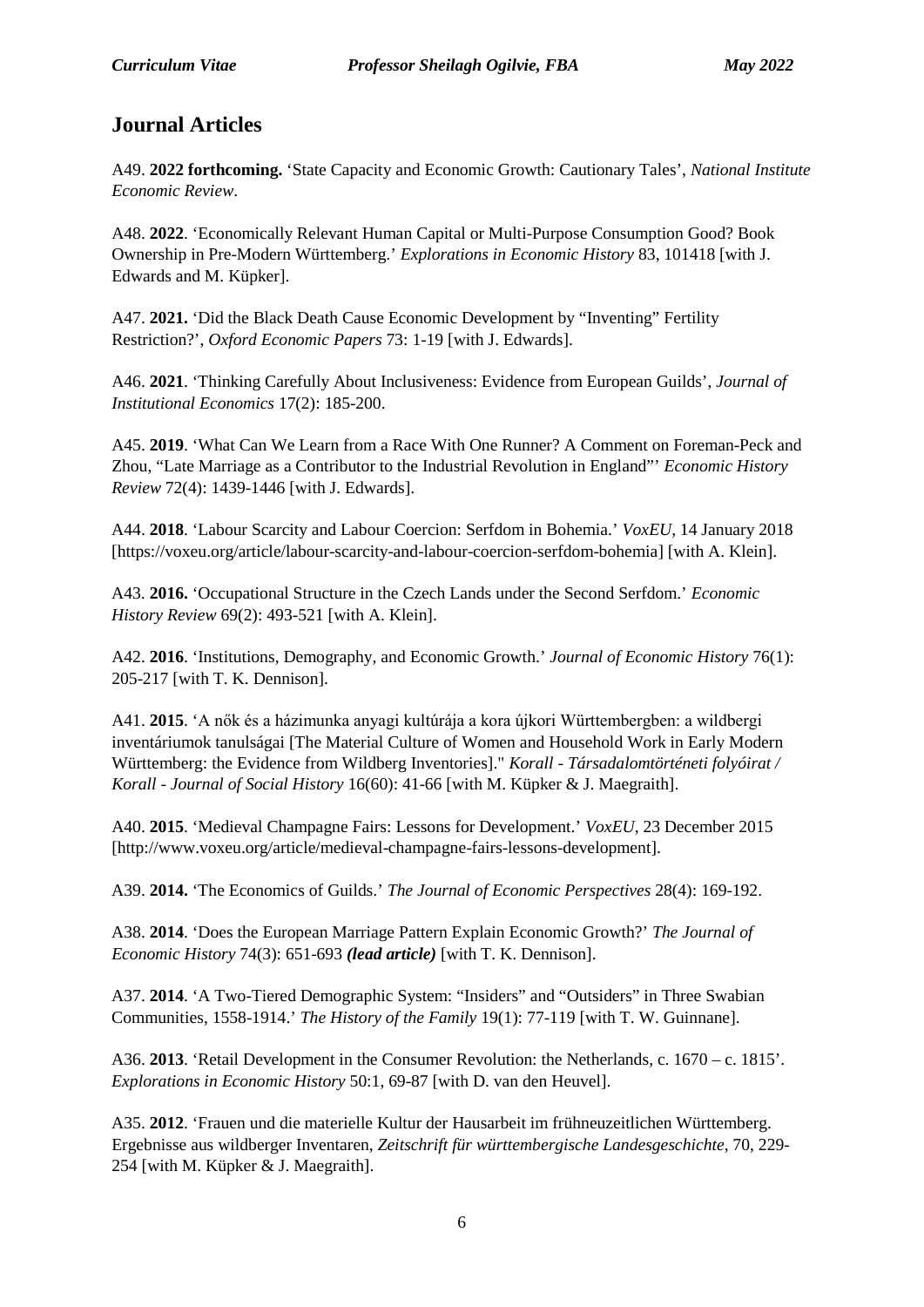A34. **2012.** 'What Lessons for Economic Development Can We Draw from the Champagne Fairs?'. *Explorations in Economic History* 49:2, 131-148 [with J. S. S. Edwards].

A33. **2012**. 'Contract Enforcement, Institutions and Social Capital: the Maghribi Traders Reappraised', *Economic History Review* 65:2, 421-444 [with J. S. S. Edwards].

A32. **2012.** 'Household Debt in Early Modern Germany: Evidence from Personal Inventories', *Journal of Economic History* 72:1, 134-167 [with M. Küpker & J. Maegraith].

A31. **2012**. 'Beware What You Buy', *BBC History Magazine* [with M. Küpker & J. Maegraith].

A30. **2011**. 'Krämer und ihre Waren im ländlichen Württemberg zwischen 1600 und 1740', *Zeitschrift für Agrargeschichte und Agrarsoziologie*, 59:2, 54-75 [with M. Küpker & J. Maegraith].

A29. **2010**. 'Consumption, Social Capital, and the "Industrious Revolution" in Early Modern Germany', *Journal of Economic History* 70:2, 287-325.

A28. **2009**. 'Women and the Material Culture of Food in Early Modern Germany', *Early Modern Women: an Interdisciplinary Journal*, 4, 149-159 [with M. Küpker & J. Maegraith].

A27. **2009**. 'Turning Qualitative into Quantitative Evidence: a Well-Used Method Made Explicit', *Economic History Review*, 62:4, 893-925 [with A. W. Carus].

A26. **2009**. 'Vesnická obec a tzv. "druhé nevolnictví" v raně novověkých Čechách' [Village Communities and the So-Called "Second Serfdom" in the Early Modern Czech Lands], *Český Časopis Historický*, 107:1, 46-94.

A25. **2008**. 'Aux origines de l'industrialisation en Allemagne', *Revue d'Allemagne*, 40:1, 5-36.

A24. **2008**. 'Rehabilitating the Guilds: a Reply', *Economic History Review*, 61:1, 175-182.

A23. **2007**. ' "Whatever Is, Is Right"? Economic Institutions in Pre-Industrial Europe' [Tawney Lecture], *Economic History Review*, 60:4, 649-684.

A22. **2007**. 'Serfdom and Social Capital in Bohemia and Russia', *Economic History Review*, 60:3, 513-544 [with T. K. Dennison].

A21. **2006**. 'Bohemia after the Thirty Years War: Historical Sources Deposited in the National Archives in Prague', *Naše rodina*, 18:1, 1-6 [with L. Matušíková].

A20. **2006**. ' "Eine sauere Nahrung". Frauen, Märkte, und soziales Kapital im frühmodernen Deutschland' [Kuczynski Prize Lecture], *Jahrbuch für Regionalgeschichte*, 24, 13-36.

A19. **2006**. ' "So That Every Subject Knows How To Behave": Social Disciplining in Early Modern Bohemia', *Comparative Studies in Society and History* 48:1, 38-78.

A18. **2005**. 'Village Community and Village Headman in Early Modern Bohemia', *Bohemia*, 46:2, 402-451.

A17. **2005**. 'Communities and the "Second Serfdom" in Early Modern Bohemia', *Past & Present*,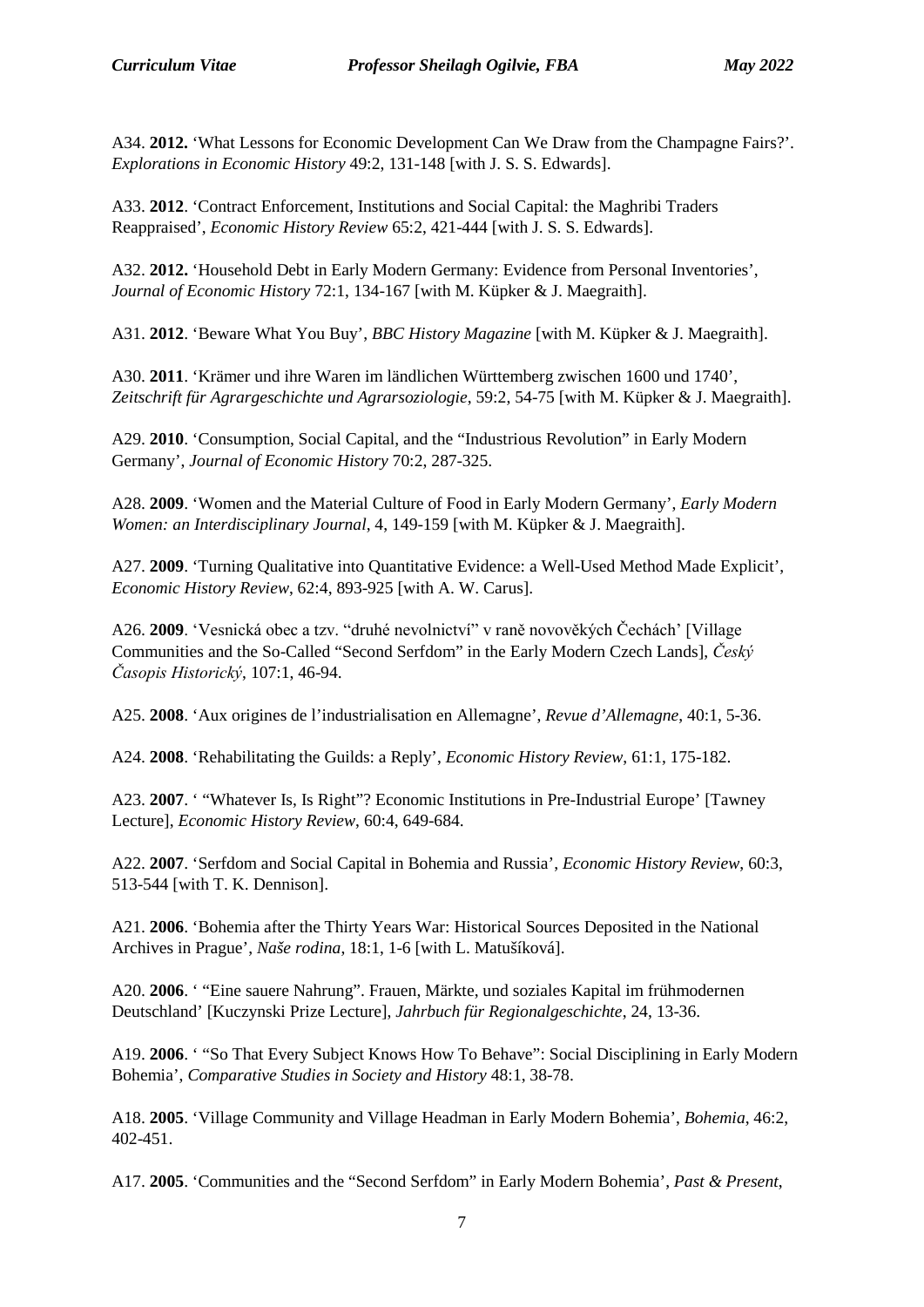187, 69-119.

A16. **2005**. 'The Poverty of Historical Idealism', *History Workshop Journal*, 59, 270-281 [with A. W. Carus].

A15. **2005**. 'The Use and Abuse of Trust: Social Capital and Its Deployment by Early Modern Guilds', *Jahrbuch für Wirtschaftsgeschichte*, 2005:1, 15-52.

A14. **2004**. 'Women and Labour Markets in Early Modern Germany', *Jahrbuch für Wirtschaftsgeschichte*, 2004:2, 25-60.

A13. **2004**. 'Guilds, Efficiency and Social Capital: Evidence from German Proto-Industry', *Economic History Review*, 57:2, 286-333.

A12. **2004**. 'How Does Social Capital Affect Women? Guilds and Communities in Early Modern Germany', *American Historical Review*, 109, 325-359.

A11. **2003**. 'Frauen und "Zweite Leibeigenschaft" in Böhmen', *Bohemia: A Journal of History and Civilisation in East Central Europe*, 44, 100-145 [with J. S. S. Edwards].

A10. **2001**. 'The Economic World of the Bohemian Serf: Economic Concepts, Preferences and Constraints on the Estate of Friedland, 1583-1692', *Economic History Review*, 54, 430-453.

A9. **2000**. 'Women and the Second Serfdom: Evidence from Early Modern Bohemia', *Journal of Economic History*, 60, 961-994 [with J. S. S. Edwards].

A8. **2000**. 'Servage et marchés: L'univers économique des serfs de Bohème dans la domaine de Friedland (1583-1692)', *Histoires et sociétés rurales*, 14, 90-125.

A7. **1998**. 'Ženy a "Druhé Nevolnictví" v Čechách na Počátku Novovĕku' [Women and the "Second Serfdom" in the Czech Lands in the Early Modern Period], *Historická Demografie*, 22, 5-49 [with J. S. S. Edwards].

A6. **1996**. 'Universal Banks and German Industrialization: A Re-Appraisal', *Economic History Review*, 49, 427-446 [with J. S. S. Edwards].

A5. **1995**. 'The Bohemian Census of 1651 and the Position of Inmates', *Social History / Histoire Sociale*, 28, 333-346 [with M. Cerman].

A4. **1995**. 'Institutions and Economic Development in Early Modern Central Europe: Protoindustrialization in Württemberg, 1580-1797', *Transactions of the Royal Historical Society*, Sixth Series, Vol. 5, 221-250.

A3. **1993**. 'Proto-Industrialization in Europe', *Continuity and Change*, 8, 159-179.

A2. **1992**. 'Germany and the Seventeenth-Century Crisis', *Historical Journal*, 35, 417-441.

A1. **1986**. 'Coming of Age in a Corporate Society: Capitalism, Pietism and Family Authority in Rural Württemberg, 1590-1740', *Continuity and Change* 1, 279-331.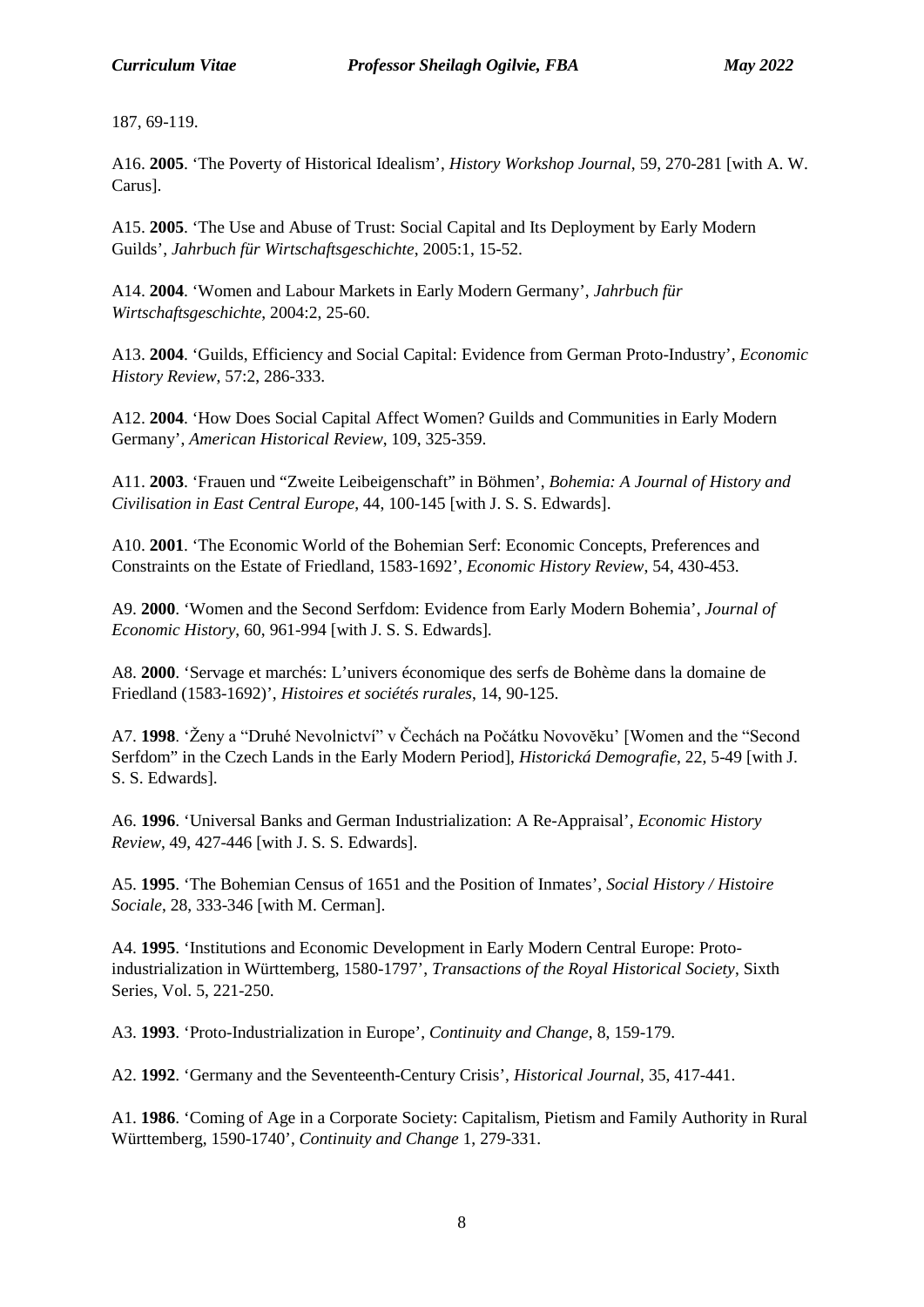### **Essays and Chapters**

P31. **2022 forthcoming.** 'Economics and History.' In R. Bourke and Q. Skinner, eds., *History in the Humanities and Social Sciences*. Cambridge, Cambridge University Press.

P30. **2020.** 'Hat man vor 300 Jahren in Auingen gelesen?', in Stadt Münsingen, ed., *Auinger Lesebuch: Erinnerungen, Dokumentationen, Erzählungen*. Münsingen, Stadtarchiv Münsingen: 24- 43. [with M. Küpker].

P29. **2020**. ['Guilds and the Economy'](https://oxfordre.com/economics/view/10.1093/acrefore/9780190625979.001.0001/acrefore-9780190625979-e-538), in *The Oxford Research Encyclopedia of Economics and Finance*. Oxford: Oxford University Press. [http://dx.doi.org/10.1093/acrefore/9780190625979.013.538]

P28. **2015.** 'A Friendship between Cambridge and Prague', in L. Matušíková (ed.), *K dějinám Židů v českých zemích* [The History of the Jews in the Czech Lands]. Prague, Národní archiv: 412-419.

P27. **2015.** 'Von Beybringen bis Verlassthum. Erfahrungen und Erkenntnisse im Umgang mit 'Inventuren und Teilungen', in S. Hirbodian, S. Ogilvie and R. J. Regnath (eds.), *Revolution des Fleißes, Revolution des Konsums? Leben und Wirtschaften im ländlichen Württemberg von 1650 bis 1800*. Ostfildern, Thorbecke: 37-52. [with M. Küpker and J. Maegraith].

P26. **2015.** 'Die lokale Regulierung des Konsums im frühmodernen Württemberg', in S. Hirbodian, S. Ogilvie and R. J. Regnath (eds.), *Revolution des Fleißes, Revolution des Konsums? Leben und Wirtschaften im ländlichen Württemberg von 1650 bis 1800*. Ostfildern, Thorbecke: 55-74. [with M. Küpker and J. Maegraith].

P25. **2015.** 'Private Haushaltsschulden im frühmodernen Württemberg: Belege aus den "Inventuren und Teilungen" ', in S. Hirbodian, S. Ogilvie and R. J. Regnath (eds.), *Revolution des Fleißes, Revolution des Konsums? Leben und Wirtschaften im ländlichen Württemberg von 1650 bis 1800*. Ostfildern, Thorbecke: 125-158. [with M. Küpker and J. Maegraith].

P24. **2015.** 'Revolution des Fleißes – Leben und Wirtschaften im ländlichen Württemberg von 1650 bis 1800', in S. Hirbodian, S. Ogilvie and R. J. Regnath (eds.), *Revolution des Fleißes, Revolution des Konsums? Leben und Wirtschaften im ländlichen Württemberg von 1650 bis 1800*. Ostfildern, Thorbecke: 173-193.

P 23. **2014.** 'Choices and Constraints in the Pre-Industrial Countryside', in C. Briggs, P. Kitson, and S. Thompson (eds.), *Population, Welfare and Economic Change in Britain, c. 1270 - c. 1834*. (Oxford, Oxford University Press), 271-307.

P22. **2014.** Ogilvie, S. (2014). 'Slavery and Serfdom in the European Economy: Contribution to Tavola Rotunda', in S. Cavaciocchi (ed.), *Schiavitu e servaggio nell'economia europea. Secc. XI-XVIII. / Slavery and Serfdom in the European Economy from the 11th to the 18th Centuries. XLV settimana di studi della Fondazione istituto internazionale di storia economica F. Datini, Prato 14-18 April 2013*. Florence, Firenze University Press: 689-693.

P21. **2014**. 'Serfdom and the Institutional System in Early Modern Germany', in S. Cavaciocchi (ed.), *Schiavitu e servaggio nell'economia europea. Secc. XI-XVIII. / Slavery and Serfdom in the European Economy from the 11th to the 18th Centuries. XLV settimana di studi della Fondazione istituto internazionale di storia economica F. Datini, Prato 14-18 April 2013*. (Florence, Firenze University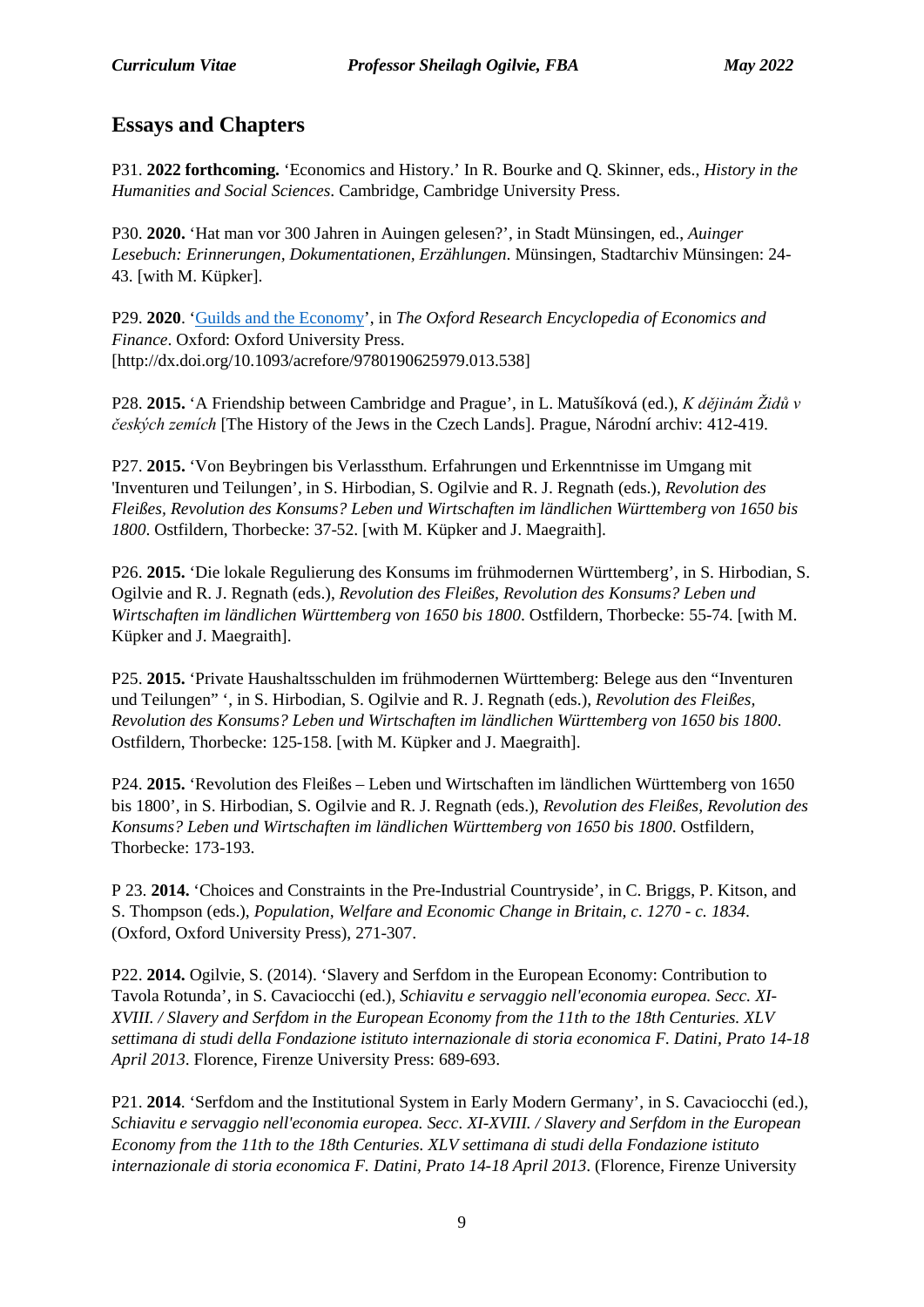Press), 33-58.

P20. **2014.** 'Institutions and Growth in Historical Perspective', in Philippe Aghion & Steven Durlauf (eds.), *Handbook of Economic Growth*, vol. 2A (Amsterdam: Elsevier), 405-514 [with A. W. Carus]. [http://dx.doi.org/10.1016/B978-0-444-53538-2.00008-3]

P19. **2013.** 'Married Women, Work and the Law: Evidence from Early Modern Germany', in Cordelia Beattie & Matthew Stevens (eds.), *Married Women and the Law in Northern Europe c.1200- 1800* (Woodbridge: Boydell and Brewer), 213-239.

P18. **2008**. 'Verheiratete Frauen und Märkte im Württemberg der Frühen Neuzeit', in R Johanna Regnath & Christine Rudolph (eds.), *Frauen und Geld. Wider die ökonomische Unsichtbarkeit von Frauen* (Königstein: Ulrike Helmer Verlag), 43-86.

P17. **2008.** 'Protoindustrialization', in Larry Blume & Steven Durlauf (eds.), *The New Palgrave Dictionary of Economics* 2nd edn (Houndmills: Palgrave).

P16. **2005**. 'Staat und Untertan in der lokalen Gesellschaft: die Herrschaft Frýdlant, 1583-1692', in Markus Cerman & Robert Luft (eds.), *Untertanen, Herrschaft und Staat in Böhmen und im 'Alten Reich'* (Munich/Vienna: Oldebourg), 51-85.

P15. **2002**. 'Women and the Second Serfdom: Evidence from Early Modern Bohemia', in B. N. Ghosh and Parvesh K. Chopra (eds.), *Gender and Development: Theory, History, Policy and Cases*  (Leeds: Wisdom House), 251-291 [with J. S. S. Edwards].

P14. **2002**. 'Educational Objectives in Advanced Countries: Some Economic Considerations', in B. Smith (ed.), *Liberal Education in a Knowledge Society* (Chicago/LaSalle: Open Court), 35-65 [with J. S. S. Edwards].

P13. **2002**. 'Zur ökonomischen Welt der Untertanen in Böhmen. Eine Fallstudie zur Herrschaft Frýdlant', in Markus Cerman & Hermann Zeitlhofer (eds.), *Soziale Strukturen in Böhmen. Ein regionaler Vergleich von Wirtschaft und Gesellschaften in Gutsherrschaften, 16.-19. Jahrhundert* (Vienna/Munich: Oldenbourg Verlag), 145-173.

P12. **2000**. 'The European Economy in the Eighteenth Century', in T. W. C. Blanning (ed.), *The Short Oxford History of Europe*, Vol. XII: *The Eighteenth Century: Europe 1688-1815* (Oxford: Oxford University Press), 91-130.

P11. **1999**. 'The German State: A Non-Prussian View', in J. Brewer & E. Hellmuth (eds.), *Rethinking*  Leviathan: The Eighteenth-Century State in Britain and Germany (Oxford: Oxford University Press), 167-202.

P10. **1997**. 'Germany and the Seventeenth-Century Crisis', in G. Parker and L. Smith (eds.), *The General Crisis of the Seventeenth Century* (London: Routledge), 57-86.

P9. **1997**. 'Soziale Institutionen, Korporatismus und Protoindustrie: Die Württembergische Zeugmacherei, 1580-1797', in D. Ebeling & W. Mager (eds.), *Protoindustrie in der Region. Europäischen Gewerbelandschaften vom 16. bis zum 19. Jahrhundert* (Bielefeld: Verlag für Regionalgeschichte), 105-138.

P8. **1996**. 'The Beginnings of Industrialization', in S. C. Ogilvie (ed.), *Germany: A New Social and*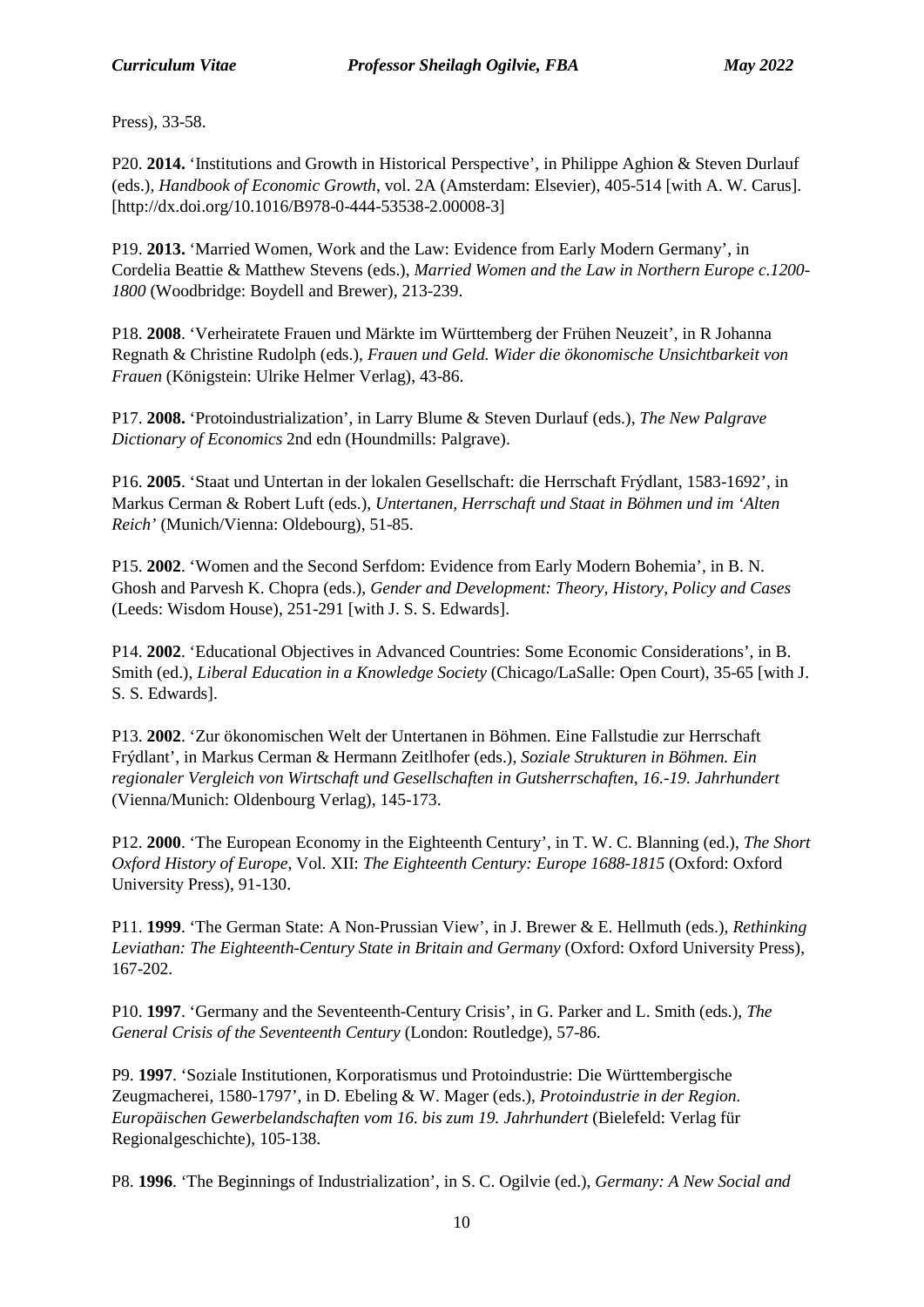*Economic History*, Vol. II: *1630-1800* (London: Hodder Arnold), 263-308.

P7. **1996**. 'Proto-industrialization, Economic Development and Social Change in Early Modern Europe', in S. C. Ogilvie & M. Cerman (eds.), *European Proto-industrialization* (Cambridge: Cambridge University Press), 227-239 [with M. Cerman].

P6. **1996**. 'The Theories of Proto-industrialization', in S. C. Ogilvie & M. Cerman (eds.), *European Proto-industrialization* (Cambridge: Cambridge University Press), 1-11 [with M. Cerman].

P5. **1996**. 'Proto-industrialization in Germany', in S. C. Ogilvie & M. Cerman (eds.), *European Proto-industrialization* (Cambridge: Cambridge University Press), 118-136.

P4. **1996**. 'Social Institutions and Proto-industrialization', in S. C. Ogilvie & M. Cerman (eds.), *European Proto-industrialization* (Cambridge: Cambridge University Press), 23-37.

P3. **1994**. 'Theorien der Protoindustrialisierung', in M. Cerman & S. C. Ogilvie (eds.), *Protoindustrialisierung in Europa: Industrielle Produktion vor dem Fabrikszeitalter* (Vienna: Verlag für Gesellschaftkritik), 9-22 [with M. Cerman].

P2. **1994**. 'Soziale Institutionen und Protoindustrialisierung', in M. Cerman & S. C. Ogilvie (eds.), *Protoindustrialisierung in Europa: Industrielle Produktion vor dem Fabrikszeitalter* (Vienna: Verlag für Gesellschaftkritik), 35-50.

P1. **1990**. 'Women and Proto-industrialisation in a Corporate Society: Württemberg Textile Manufacture, 1590-1790', in W. R. Lee and Pat Hudson (eds.), *Women's Work and the Family Economy in Historical Perspective* (Manchester: Manchester University Press), 76-103.

#### **Working Papers**

W30. **2018.** 'Did the Black Death Cause Economic Development by "Inventing" Fertility [Restriction?'](https://www.cesifo-group.de/DocDL/cesifo1_wp7016.pdf) *CESifo Working Papers* 7016 [with J. Edwards].

W29. **2017.** ['Was Domar Right? Serfdom and Factor Endowments in Bohemia'](http://cepr.org/active/publications/discussion_papers/dp.php?dpno=12388), *CEPR Discussion Papers* DP12388 [with A. Klein].

W28. **2016.** ['Economically Relevant Human Capital or Multi-Purpose Consumption Good? Book](http://www.econ.cam.ac.uk/research/repec/cam/pdf/cwpe1655.pdf)  [Ownership in Pre-Modern Württemberg'](http://www.econ.cam.ac.uk/research/repec/cam/pdf/cwpe1655.pdf), *Cambridge Working Papers in Economics* 1655 [with J. Edwards and M. Küpker].

W27. **2015.** 'Human Capital Investment in a Late-Developing Economy: Evidence from [Württemberg, c. 1600 –](http://www.econ.cam.ac.uk/research/repec/cam/pdf/cwpe1528.pdf) c. 1900', *Cambridge Working Papers in Economics* 1528 [with M. Küpker].

W26. **2014.** ['Institutions and Economic Growth in Historical Perspective: Part 2'](http://ssrn.com/abstract=2463601), *CESifo Working Papers* 4862 [with A. W. Carus].

W25. **2014.** ['Institutions and Economic Growth in Historical Perspective: Part 1'](http://ssrn.com/abstract=2463598), *CESifo Working Papers* 4861 [with A. W. Carus].

W24. **2013**. ['Occupational Structure in the Czech Lands under the Second Serfdom'](http://www2.warwick.ac.uk/fac/soc/economics/research/centres/cage/research/wpfeed/176-2013_klein.pdf), *CAGE Online*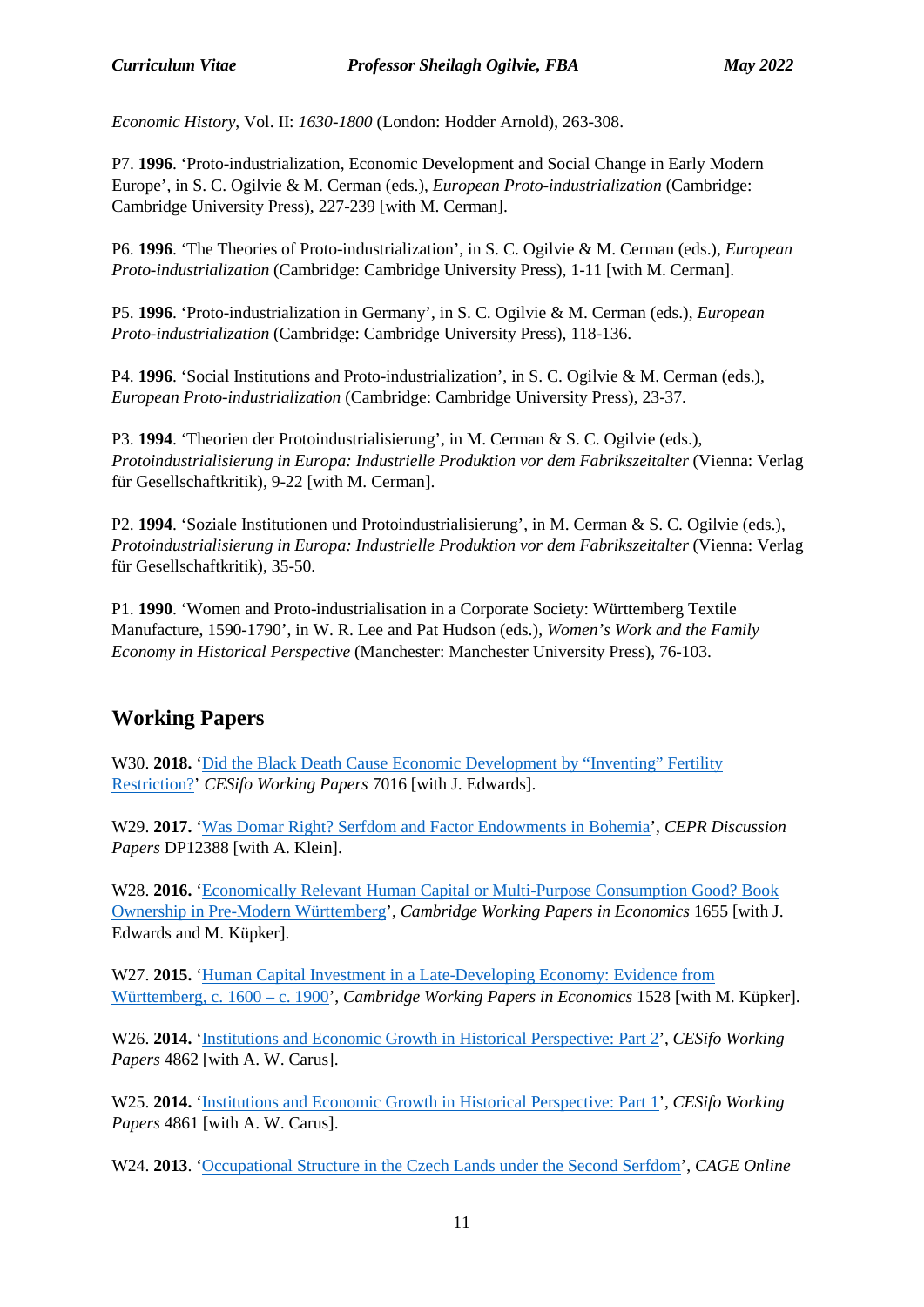*Working Paper Series* 176 [with A. Klein].

W23. **2013**. ['Does the European Marriage Pattern Explain Economic Growth?'](http://papers.ssrn.com/sol3/papers.cfm?abstract_id=2274606) *CESifo Working Papers* 4244 [with T. K. Dennison].

W22. 2013. 'A Two-Tiered Demographic System: "Insiders" and "Outsiders" in Three Swabian [Communities, 1558-1914'](http://ssrn.com/abstract=2222932), *Yale University Economic Growth Center Discussion Papers* 1021 [with T. W. Guinnane].

W21. **2012.** ['Retail Ratios in the Netherlands, c. 1670 –](http://www.econsoc.hist.cam.ac.uk/docs/CWPESH%20number%202%20March%202012.pdf) c. 1815', *Cambridge Working Papers in Economic and Social History* 0002 [with D. van den Heuvel].

W20. **2012.** ['Choices and Constraints in the Pre-Industrial Countryside. Plenary Lecture for](http://www.econsoc.hist.cam.ac.uk/docs/CWPESH%20number%201%20March%202012.pdf)  "Population, Economy and Welfare, c. 1200 – [2000: a Conference in Honour of Richard Smith"'](http://www.econsoc.hist.cam.ac.uk/docs/CWPESH%20number%201%20March%202012.pdf), *Cambridge Working Papers in Economic and Social History* 0001.

W19. **2011**. ['Household Debt in Early Modern Württemberg: Evidence from Personal Inventories'.](http://www.econ.cam.ac.uk/dae/repec/cam/pdf/cwpe1148.pdf) *Cambridge Working Papers in Economics* 1148 [with M. Küpker & J. Maegraith].

W18. **2011.** ['What Lessons for Economic Development Can We Draw from the Champagne Fairs?'](http://www.cesifo-group.de/portal/pls/portal/docs/1/1200473.PDF). *CESifo Working Papers* 3438 [with J. S. S. Edwards].

W17. **2009.** ['Consumption, Social Capital, and the "Industrious Revolution" in Early Modern](http://www.econ.cam.ac.uk/dae/repec/cam/pdf/cwpe0943.pdf)  [Germany \(Long Version\)'](http://www.econ.cam.ac.uk/dae/repec/cam/pdf/cwpe0943.pdf), *Cambridge Working Papers in Economics*, 0943. [full-length version of A29 above].

W16. **2008**. ['Contract Enforcement, Institutions and Social Capital: the Maghribi Traders](http://www.econ.cam.ac.uk/dae/repec/cam/pdf/cwpe0928.pdf)  [Reappraised'](http://www.econ.cam.ac.uk/dae/repec/cam/pdf/cwpe0928.pdf), *Cambridge Working Papers in Economics*, 0943 [with J. S. S. Edwards] [extended and revised version of W13 above].

W15. **2009.** ['Community Characteristics and Demographic Development: Three Württemberg](http://www.econ.cam.ac.uk/dae/repec/cam/pdf/cwpe0910.pdf)  [Communities, 1558-1914',](http://www.econ.cam.ac.uk/dae/repec/cam/pdf/cwpe0910.pdf) *Cambridge Working Papers in Economics*, 0910 [with M. Küpker & J. Maegraith].

W14. **2008**. ['Institutions and Demographic Responses to Shocks: Württemberg, 1634-1870'](http://papers.ssrn.com/sol3/papers.cfm?abstract_id=1109058), *Yale Economic Growth Centre Discussion Papers*, 292 [with T. W. Guinnane].

W13. **2008**. ['Contract Enforcement, Institutions and Social Capital: the Maghribi Traders](http://papers.ssrn.com/sol3/papers.cfm?abstract_id=1107801)  [Reappraised'](http://papers.ssrn.com/sol3/papers.cfm?abstract_id=1107801), *CESifo Working Papers*, 2254 [with J. S. S. Edwards].

W12. **2007**. ['Can We Rehabilitate the Guilds? A Sceptical Re-Appraisal'](http://www.econ.cam.ac.uk/dae/repec/cam/pdf/cwpe0745.pdf), *Cambridge Working Papers in Economics*, 0745.

W11. **2007.** "Whatever Is, Is Right"? Economic Institutions in Pre-Industrial Europe' (Tawney Lecture 2006)', *CESifo Working Papers*, 2066.

W10. **2006**. ['Turning Qualitative into Quantitative Evidence: A Well-Used Method Made Explicit'](http://www.econ.cam.ac.uk/dae/repec/cam/pdf/cwpe0512.pdf), *Cambridge Working Papers in Economics*, 0512 [with A. W. Carus].

W9. **2004**. ['The Use and Abuse of Trust: Social Capital and its Deployment by Early Modern Guilds'](http://www.econ.cam.ac.uk/faculty/ogilvie/cesifo1302-trust.pdf), *CESifo Working Papers*, 1302.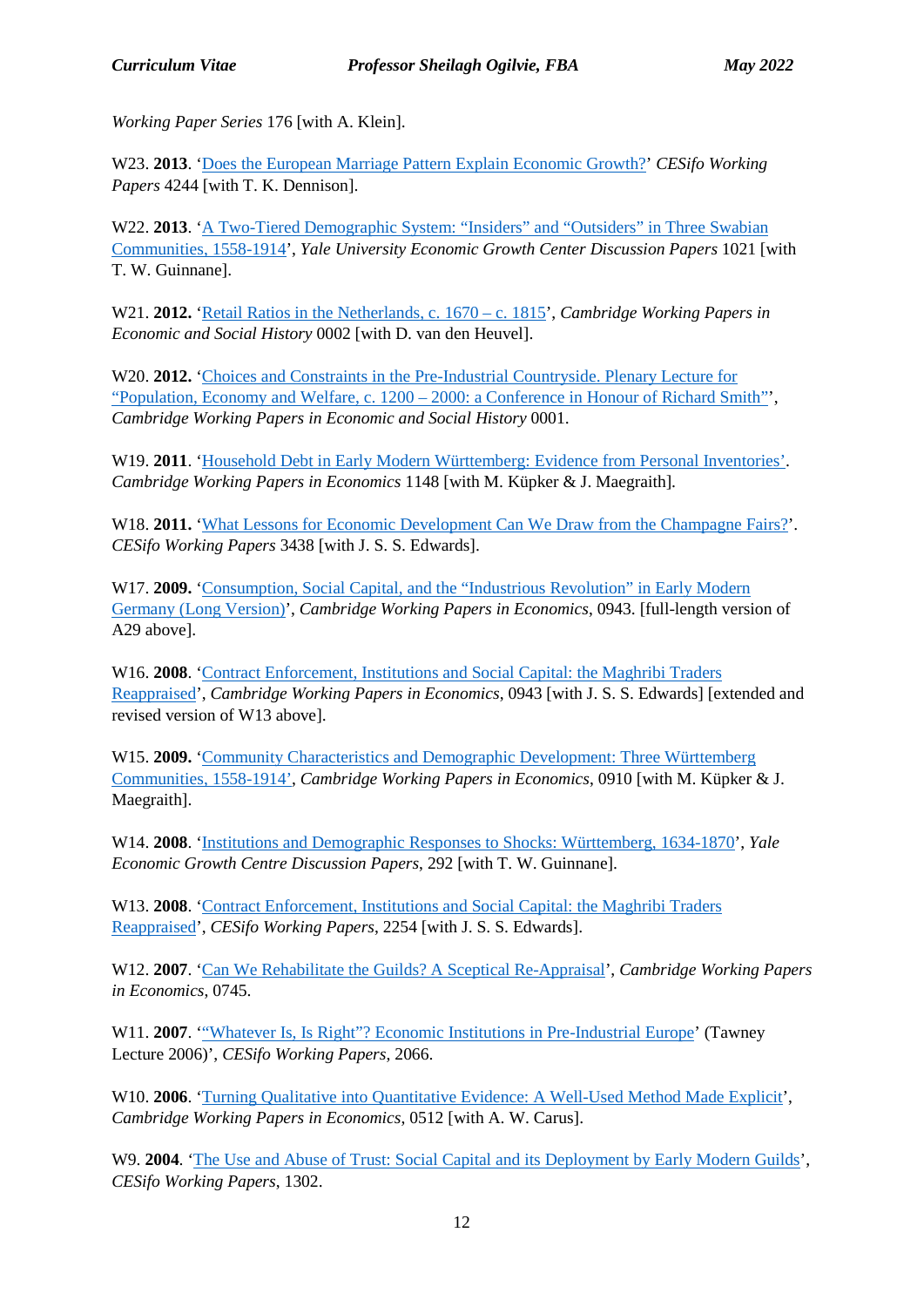W8. **2004**. ['Social Capital and Collusion: The Case of Merchant Guilds \(Long Version\)'](http://www.econ.cam.ac.uk/dae/repec/cam/pdf/cwpe0417.pdf), *Cambridge Working Papers in Economics*, 0417 [with Roberta Dessí].

W7. **2003**. 'Social Capital and Collusion: [The Case of Merchant Guilds'](http://papers.ssrn.com/sol3/papers.cfm?abstract_id=449263), *CESifo Working Papers*, 1037 [with Roberta Dessí].

**2002**. ['Guilds, Efficiency, and Social Capital: Evidence from German Proto-Industry',](http://papers.ssrn.com/sol3/papers.cfm?abstract_id=367167) *CESifo Working Papers*, 0820.

W5. **2000**. ['Social Capital, Social Networks, and History'](https://www.google.com/url?sa=t&rct=j&q=&esrc=s&source=web&cd=1&cad=rja&uact=8&ved=2ahUKEwiuseOBwNbmAhXKTcAKHU-0BfcQFjAAegQIAhAC&url=http%3A%2F%2Fwww.econ.cam.ac.uk%2Fpeople-files%2Ffaculty%2Fsco2%2Fpdfs%2Fsocial-capital-and-history.pdf&usg=AOvVaw2HQWB5oKzytBcLU92oF91P) (University of Cambridge, mimeo, Jun.).

W4. **1998**. ['Women and the "Second Serfdom": Evidence from Bohemia, 1381-1722'](http://papers.ssrn.com/sol3/papers.cfm?abstract_id=148480), *CESifo Working Papers*, 0177 [with J. S. S. Edwards].

W3. **1995**. ['Universal Banks and German Industrialization: A Reappraisal'](http://www.cepr.org/pubs/new-dps/dplist.asp?dpno=1171), *CEPR Discussion Papers*, 1171 [with J. S. S. Edwards].

W<sub>2</sub>. **1995**. ['Were Merchant Guilds Really Beneficial? A Comment on Greif, Milgrom, and Weingast'](https://www.google.com/url?sa=t&rct=j&q=&esrc=s&source=web&cd=11&cad=rja&uact=8&ved=2ahUKEwjHmu_Ov9bmAhVxmVwKHbYuDV8QFjAKegQIBBAC&url=http%3A%2F%2Fwww.econ.cam.ac.uk%2Fpeople-files%2Ffaculty%2Fsco2%2Fpdfs%2Fgmw-comment.pdf&usg=AOvVaw2mO5CFsuhHF_ycJtsIHjtV) (University of Cambridge, mimeo, Feb. 1995).

W1. **1995**. ['Population Growth and State Policy in Central Europe before Industrialization'](https://www.google.com/url?sa=t&rct=j&q=&esrc=s&source=web&cd=6&cad=rja&uact=8&ved=2ahUKEwir8_SBv9bmAhWHh1wKHbFdCtwQFjAFegQIAxAC&url=http%3A%2F%2Fwww.econ.cam.ac.uk%2Fpeople-files%2Ffaculty%2Fsco2%2Fpdfs%2FPopulation-and-State-in-Central-Europe-1995.pdf&usg=AOvVaw1qUMT_6r0oOPQeVRvbagwG), *Centre for History and Economics Working Papers* (Feb. 1995).

#### **Translations**

T18. **2003**. *[from German]:* W. Weber, 'Science, Technology, and Society', in S. C. Ogilvie and R. Overy (eds.), *Germany: A New Social and Economic History*, Vol. III: *Since 1800* (London: Hodder Arnold), 320-354.

T17. **2003**. *[from German]:* C. Benninghaus, H.-G. Haupt, & J. Requate, 'Social Structure in the Twentieth Century', in S. C. Ogilvie and R. Overy (eds.), *Germany: A New Social and Economic History*, Vol. III: *Since 1800* (London: Hodder Arnold), 279-319.

T16. **2003**. *[from German]:* V. Wellhöner & H. Wixforth, 'Industry and Finance', in S. C. Ogilvie and R. Overy (eds.), *Germany: A New Social and Economic History*, Vol. III: *Since 1800* (London: Hodder Arnold), 152-191.

T15. **1996**. *[from German]:* E. Schubert, 'Daily Life, Consumption and Material Culture', in S. C. Ogilvie (ed.), *Germany: A New Social and Economic History*, Vol. II: *1630-1800* (London: Hodder Arnold), 350-376.

T14. **1996**. *[from German]:* P. Münch, 'The Growth of the State', in S. C. Ogilvie (ed.), *Germany: A New Social and Economic History*, Vol. II: *1630-1800* (London: Hodder Arnold), 196-232.

T13. **1996**. *[from German]:* O. Moerke, 'Social Structure', in S. C. Ogilvie (ed.), *Germany: A New Social and Economic History*, Vol. II: *1630-1800* (London, 1996), 134-163.

T12. **1996**. *[from German]:* R. von Friedeburg & W. Mager, 'Learned Men and Merchants: The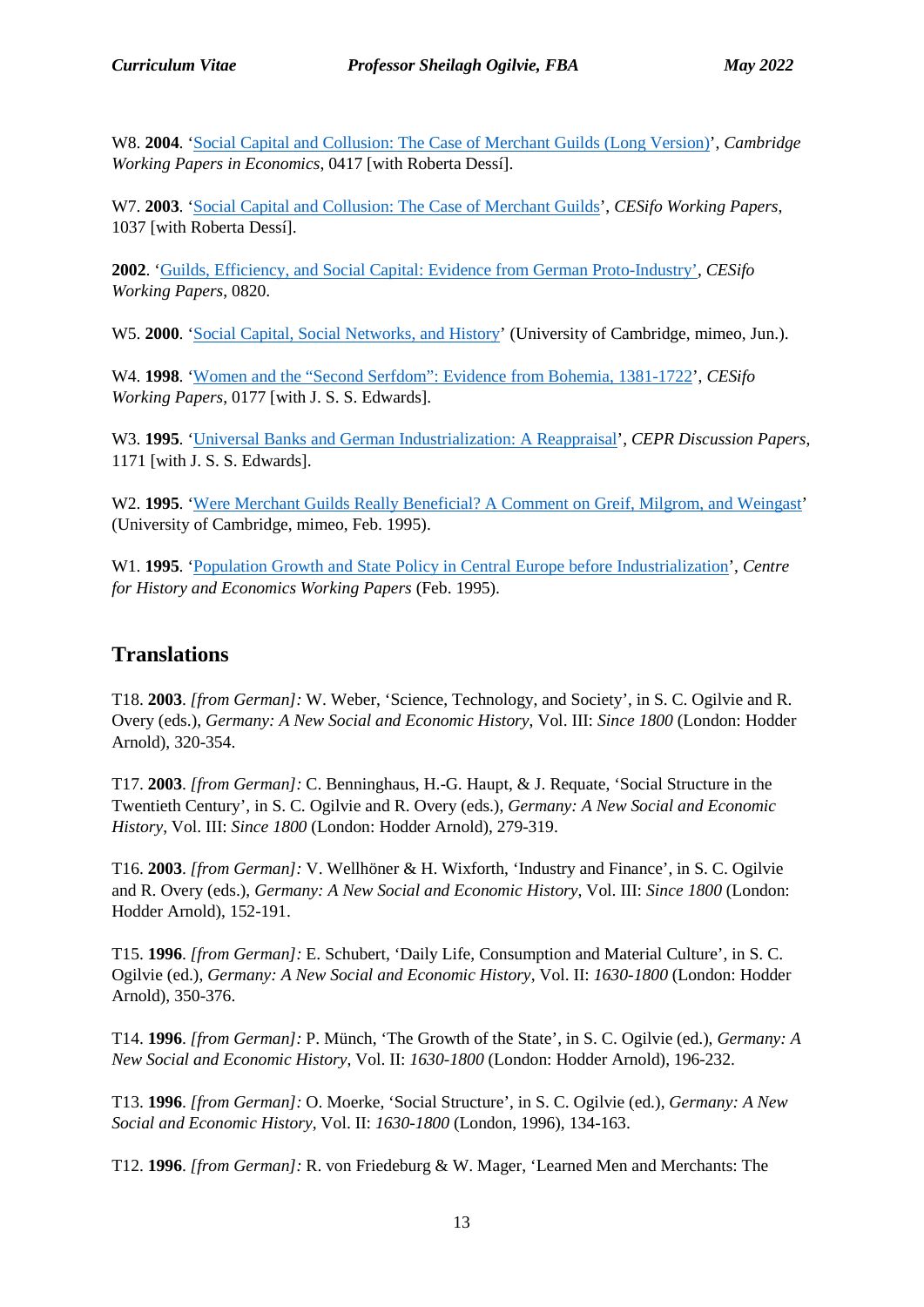Growth of the *Bürgertum*', in S. C. Ogilvie (ed.), *Germany: A New Social and Economic History*, Vol. II: *1630-1800* (London: Hodder Arnold), 164-195.

T11. **1996**. *[from German]:* H. Wunder, 'Agriculture and Agrarian Society', in S. C. Ogilvie (ed.), *Germany: A New Social and Economic History*, Vol. II: *1630-1800* (London: Hodder Arnold), 63-99.

T10. **1996**. *[from German]:* J. Sieglerschmidt, 'Economic and Social Landscapes', in S. C. Ogilvie (ed.), *Germany: A New Social and Economic History*, Vol. II: *1630-1800* (London: Hodder Arnold), 1-38.

T9. **1996**. *[from German]:* P. Kriedte, 'Trade', in S. C. Ogilvie (ed.), *Germany: A New Social and Economic History*, Vol. II: *1630-1800* (London: Hodder Arnold), 100-133.

T8. **1996**. *[from German]:* B. Stier & W. von Hippel, 'War, Economy and Society', in S. C. Ogilvie (ed.), *Germany: A New Social and Economic History*, Vol. II: *1630-1800* (London: Hodder Arnold), 233-262.

T7. **1996**. *[from German]:* U. Pfister, 'Proto-industrialization in Switzerland', in S. C. Ogilvie & M. Cerman (eds.), *European Proto-industrialization* (Cambridge: Cambridge University Press), 137-154.

T6. **1996**. *[from German]:* M. Myška, 'Proto-industrialization in Bohemia, Moravia and Silesia', in S. C. Ogilvie & M. Cerman (eds.), *European Proto-industrialization* (Cambridge: Cambridge University Press), 188-207.

T5. **1996**. *[from German]:* M. Cerman, 'Proto-industrial Development in Austria', in S. C. Ogilvie & M. Cerman (eds.), *European Proto-industrialization* (Cambridge: Cambridge University Press), 171- 187.

T4. **1996**. *[from French]:* P. Deyon, 'Proto-industrialization in France', in S. C. Ogilvie & M. Cerman (eds.), *European Proto-industrialization* (Cambridge: Cambridge University Press), 38-48.

T3. **1993**. *[from German]:* P. Kriedte, H. Medick, & J. Schlumbohm, 'Proto-industrialization Revisited: Demography, Social Structure, and Modern Domestic Industry', *Continuity and Change*, 8, 217-252.

T2*.* **1993**. *[from German]:* W. Mager, 'Proto-Industrialization and Proto-Industry: the Uses and Drawbacks of Two Concepts', *Continuity and Change*, 8, 181-216.

T1. **1982**. *[from French]:* Henri Lepage, *Demain le Capitalisme* (Paris, 1978); as *Tomorrow, Capitalism* (Lasalle: Open Court), 254 pages.

#### **Videos, Podcasts, Interviews**

**2021.** [The Best Books on the Industrial Revolution,](https://fivebooks.com/best-books/industrial-revolution-sheilagh-ogilvie/) Five Books, with Ben King, 2 Jun. 2021.

**2019.** [Video Interview, Thought Experiment Lecture,](http://www.econ.cam.ac.uk/news/ogilvie-thought-experiment-lecture-videos-october-19-all) HM Treasury, 18 Oct. 2019.

**2019.** ["The European Guilds: A Lecture",](https://csgs.kcl.ac.uk/video/the-european-guilds-a-lecture-by-sheilagh-ogilvie/) Video, Centre for the Study of Governance and Society,